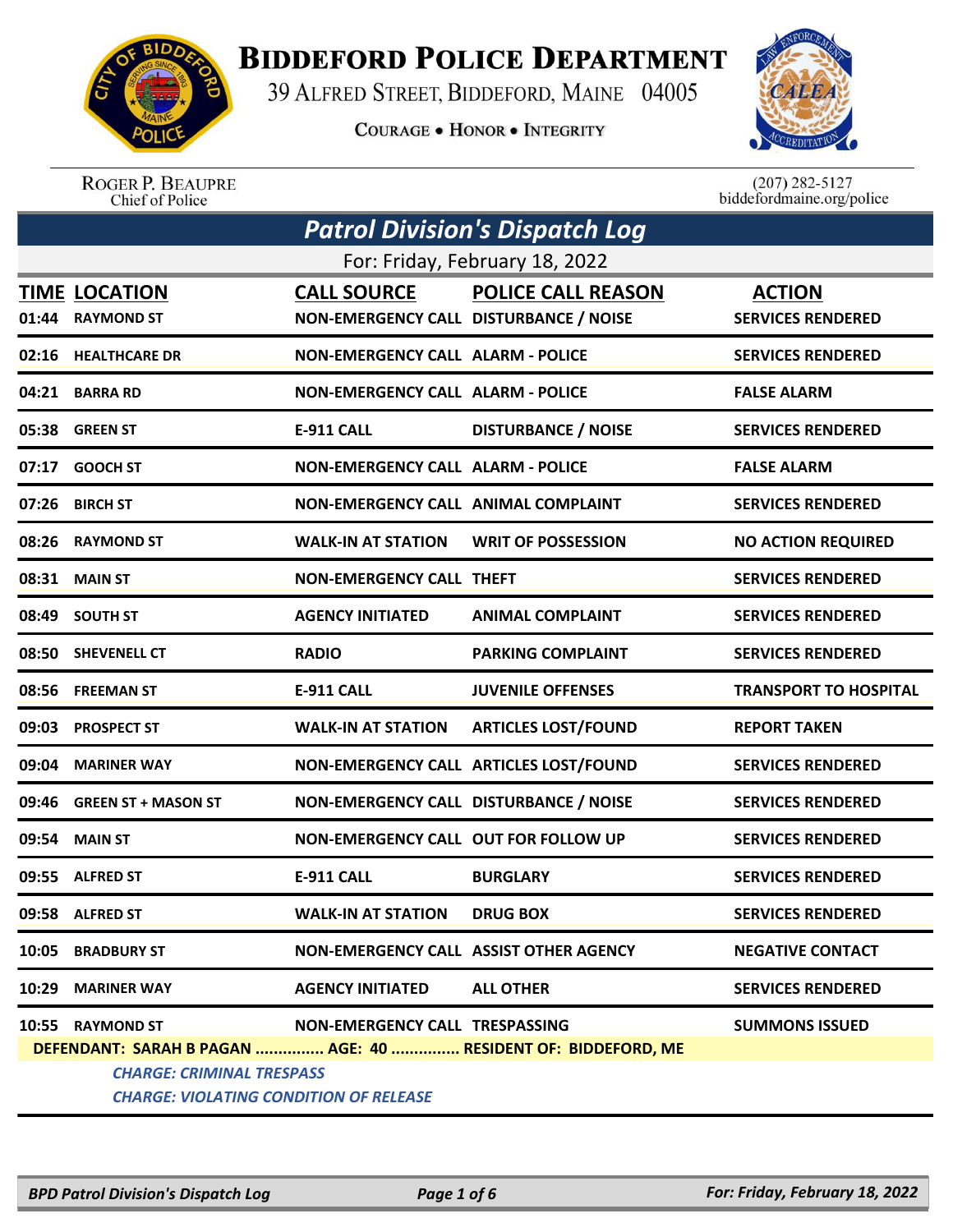|       | <b>TIME LOCATION</b><br>11:02 SOUTH ST + SOUTHVIEW DR<br>34 YEAR-OLD OPERATOR FROM ROCHESTER, NH                                                                                                             | <b>CALL SOURCE</b><br><b>AGENCY INITIATED</b><br><b>TRAFFIC WARNING: SPEEDING 10-14 MPH OVER LIMIT</b>                                           | <b>POLICE CALL REASON</b><br><b>TRAFFIC ENFORCEMENT</b>                                                  | <b>ACTION</b><br><b>WARNING ISSUED</b> |  |
|-------|--------------------------------------------------------------------------------------------------------------------------------------------------------------------------------------------------------------|--------------------------------------------------------------------------------------------------------------------------------------------------|----------------------------------------------------------------------------------------------------------|----------------------------------------|--|
|       | 11:05 OLD ALFRED RD                                                                                                                                                                                          | NON-EMERGENCY CALL ANIMAL COMPLAINT                                                                                                              |                                                                                                          | <b>NEGATIVE CONTACT</b>                |  |
| 11:09 | <b>QUIMBY ST</b>                                                                                                                                                                                             | <b>E-911 CALL</b>                                                                                                                                | <b>JUVENILE OFFENSES</b>                                                                                 | <b>SERVICES RENDERED</b>               |  |
|       | 11:12 SHORE RD                                                                                                                                                                                               | <b>NON-EMERGENCY CALL CHECK WELFARE</b>                                                                                                          |                                                                                                          | <b>SERVICES RENDERED</b>               |  |
|       | 11:16 SOUTH ST + SOUTHVIEW DR<br>35 YEAR-OLD OPERATOR FROM BIDDEFORD, ME                                                                                                                                     | <b>AGENCY INITIATED</b><br><b>TRAFFIC WARNING: FAILING TO OBTAIN DRIVERS LICENSE</b><br><b>TRAFFIC WARNING: SPEEDING 1-9 MPH OVER LIMIT</b>      | <b>TRAFFIC ENFORCEMENT</b>                                                                               | <b>WARNING ISSUED</b>                  |  |
|       | 11:21 BARRA RD                                                                                                                                                                                               | <b>NON-EMERGENCY CALL SUSPICION</b>                                                                                                              |                                                                                                          | <b>SERVICES RENDERED</b>               |  |
|       | 11:23 SOUTH ST + WESTERN AVE<br>24 YEAR-OLD OPERATOR FROM BIDDEFORD, ME                                                                                                                                      | <b>AGENCY INITIATED</b><br><b>TRAFFIC WARNING: SPEEDING 10-14 MPH OVER LIMIT</b>                                                                 | <b>TRAFFIC ENFORCEMENT</b><br><b>TRAFFIC WARNING: FAILING TO NOTIFY STATE OF NAME AND ADDRESS CHANGE</b> | <b>WARNING ISSUED</b>                  |  |
|       | 11:31 SOUTH ST + PAQUIN AVE<br><b>AGENCY INITIATED</b><br><b>TRAFFIC ENFORCEMENT</b><br><b>VSAC ISSUED</b><br>77 YEAR-OLD OPERATOR FROM DAYTON, ME<br><b>TRAFFIC CITATION: SPEEDING 10-14 MPH OVER LIMIT</b> |                                                                                                                                                  |                                                                                                          |                                        |  |
|       | 11:41 SOUTH ST<br><b>30 YEAR-OLD OPERATOR FROM PORTLAND, ME</b>                                                                                                                                              | <b>AGENCY INITIATED</b><br><b>TRAFFIC WARNING: SPEEDING 10-14 MPH OVER LIMIT</b>                                                                 | <b>TRAFFIC ENFORCEMENT</b>                                                                               | <b>WARNING ISSUED</b>                  |  |
|       | 11:47 SOUTH ST<br>27 YEAR-OLD OPERATOR FROM BIDDEFORD, ME                                                                                                                                                    | <b>AGENCY INITIATED</b><br><b>TRAFFIC CITATION: SPEEDING 20-24 MPH OVER LIMIT</b><br><b>TRAFFIC WARNING: OPERATING A DEFECTIVE MOTOR VEHICLE</b> | <b>TRAFFIC ENFORCEMENT</b>                                                                               | <b>VSAC ISSUED</b>                     |  |
| 11:57 | <b>SOUTH ST</b><br><b>48 YEAR-OLD OPERATOR FROM DAYTON, ME</b>                                                                                                                                               | <b>AGENCY INITIATED</b><br><b>TRAFFIC CITATION: SPEEDING 15-19 MPH OVER LIMIT</b>                                                                | <b>TRAFFIC ENFORCEMENT</b>                                                                               | <b>VSAC ISSUED</b>                     |  |
|       | 12:01 ALFRED ST                                                                                                                                                                                              | <b>WALK-IN AT STATION</b>                                                                                                                        | <b>CIVIL COMPLAINT</b>                                                                                   | <b>REFERRED OTHER AGENCY</b>           |  |
|       | 12:03 BIRCH ST                                                                                                                                                                                               | <b>E-911 CALL</b>                                                                                                                                | <b>ANIMAL COMPLAINT</b>                                                                                  | <b>UNFOUNDED</b>                       |  |
|       | 12:05 ELM ST                                                                                                                                                                                                 | <b>NON-EMERGENCY CALL SHOPLIFTING</b>                                                                                                            |                                                                                                          | <b>REPORT TAKEN</b>                    |  |
| 12:07 | <b>SOUTH ST + WESTERN AVE</b><br><b>36 YEAR-OLD OPERATOR FROM DAYTON, ME</b>                                                                                                                                 | <b>AGENCY INITIATED</b><br><b>TRAFFIC WARNING: SPEEDING 1-9 MPH OVER LIMIT</b>                                                                   | <b>TRAFFIC ENFORCEMENT</b>                                                                               | <b>WARNING ISSUED</b>                  |  |
|       | 12:15 MAY ST + ORCHARD ST<br>90 YEAR-OLD OPERATOR FROM LYMAN, ME                                                                                                                                             | <b>AGENCY INITIATED</b><br><b>TRAFFIC WARNING: SPEEDING 1-9 MPH OVER LIMIT</b>                                                                   | <b>TRAFFIC ENFORCEMENT</b><br><b>TRAFFIC CITATION: FAILING TO PRODUCE EVIDENCE OF VEHICLE INSURANCE</b>  | <b>VSAC ISSUED</b>                     |  |
|       | <b>BPD Patrol Division's Dispatch Log</b>                                                                                                                                                                    | Page 2 of 6                                                                                                                                      |                                                                                                          | For: Friday, February 18, 2022         |  |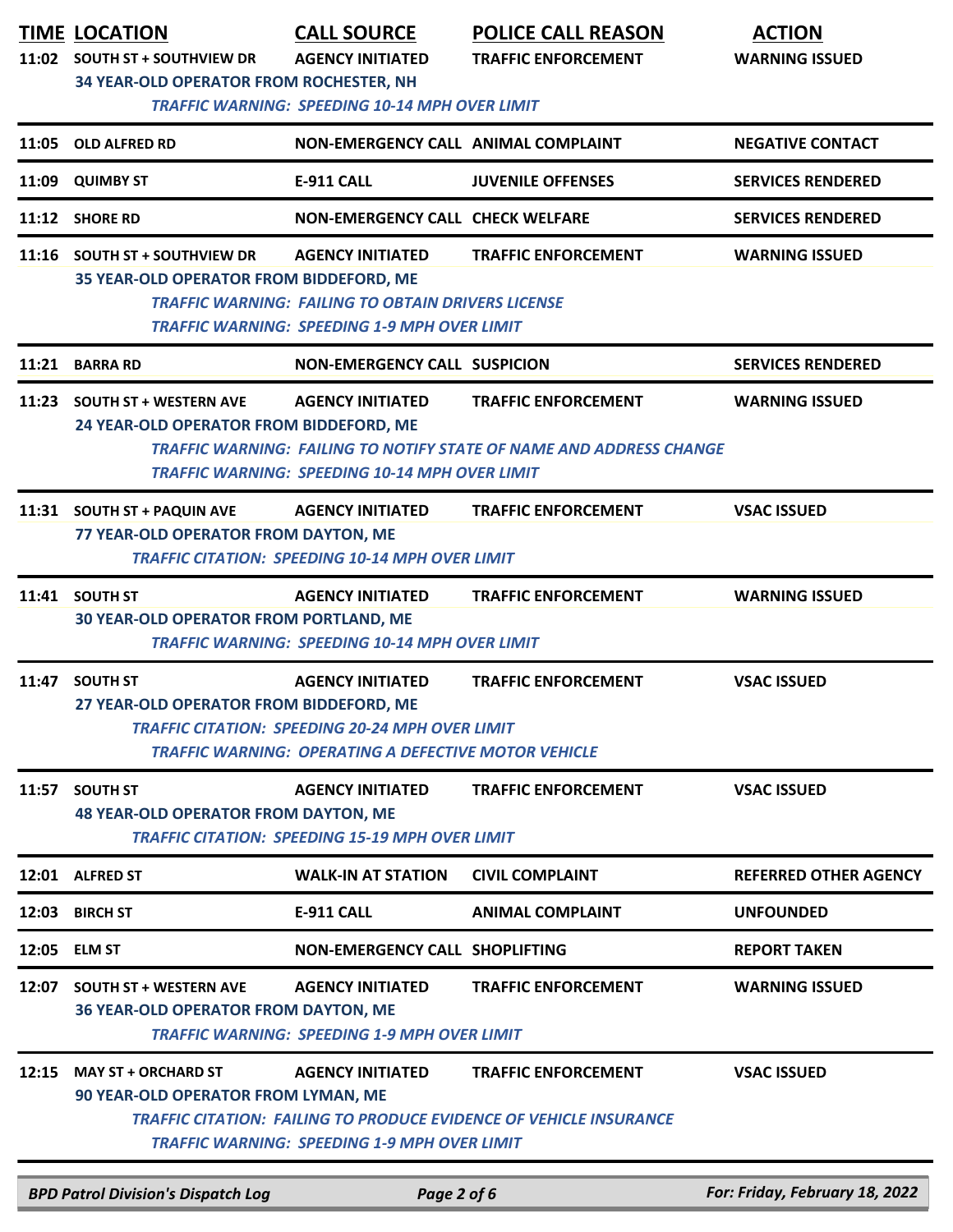| 12:22 | <b>TIME LOCATION</b><br><b>MAY ST + LAMOTHE AVE</b><br>24 YEAR-OLD OPERATOR FROM LYMAN, ME | <b>CALL SOURCE</b><br><b>AGENCY INITIATED</b><br><b>TRAFFIC WARNING: SPEEDING 1-9 MPH OVER LIMIT</b> | <b>POLICE CALL REASON</b><br><b>TRAFFIC ENFORCEMENT</b>                                           | <b>ACTION</b><br><b>WARNING ISSUED</b> |
|-------|--------------------------------------------------------------------------------------------|------------------------------------------------------------------------------------------------------|---------------------------------------------------------------------------------------------------|----------------------------------------|
|       | 12:28 SOUTH ST<br>66 YEAR-OLD OPERATOR FROM BIDDEFORD, ME                                  | <b>AGENCY INITIATED</b><br><b>TRAFFIC WARNING: SPEEDING 10-14 MPH OVER LIMIT</b>                     | <b>TRAFFIC ENFORCEMENT</b><br>TRAFFIC WARNING: OPERATING VEHICLE WITH INADEQUATE BRAKE LIGHTS     | <b>WARNING ISSUED</b>                  |
|       | 12:35 MAY ST<br>57 YEAR-OLD OPERATOR FROM BIDDEFORD, ME                                    | <b>AGENCY INITIATED</b><br><b>TRAFFIC WARNING: SPEEDING 1-9 MPH OVER LIMIT</b>                       | <b>TRAFFIC ENFORCEMENT</b>                                                                        | <b>WARNING ISSUED</b>                  |
| 12:39 | <b>MAY ST</b><br>70 YEAR-OLD OPERATOR FROM SANFORD, ME                                     | <b>AGENCY INITIATED</b><br><b>TRAFFIC WARNING: SPEEDING 10-14 MPH OVER LIMIT</b>                     | <b>TRAFFIC ENFORCEMENT</b>                                                                        | <b>WARNING ISSUED</b>                  |
|       | 12:41 BIRCH ST                                                                             | NON-EMERGENCY CALL FRAUD / SCAM                                                                      |                                                                                                   | <b>SERVICES RENDERED</b>               |
|       | 12:45 SOUTH ST<br>29 YEAR-OLD OPERATOR FROM WATERBORO, ME                                  | <b>AGENCY INITIATED</b><br><b>TRAFFIC WARNING: SPEEDING 1-9 MPH OVER LIMIT</b>                       | <b>TRAFFIC ENFORCEMENT</b><br>TRAFFIC WARNING: FAILING TO NOTIFY STATE OF NAME AND ADDRESS CHANGE | <b>WARNING ISSUED</b>                  |
|       | <b>12:45 MAIN ST</b>                                                                       | <b>AGENCY INITIATED</b>                                                                              | <b>OUT FOR FOLLOW UP</b>                                                                          | <b>SERVICES RENDERED</b>               |
|       | 12:51 SOUTH ST<br><b>26 YEAR-OLD OPERATOR FROM N WATERBORO, ME</b>                         | <b>AGENCY INITIATED</b><br><b>TRAFFIC WARNING: SPEEDING 1-9 MPH OVER LIMIT</b>                       | <b>TRAFFIC ENFORCEMENT</b><br>TRAFFIC WARNING: OPERATE VEHICLE W/O VALID INSPECTION CERTIFICATE   | <b>WARNING ISSUED</b>                  |
|       | 12:52 SULLIVAN ST                                                                          |                                                                                                      | NON-EMERGENCY CALL VEHICLE CRASH - POLICE ONLY                                                    | <b>STATE FORM TAKEN</b>                |
|       | 12:54 RAYMOND ST                                                                           | NON-EMERGENCY CALL ANIMAL COMPLAINT                                                                  |                                                                                                   | <b>SERVICES RENDERED</b>               |
|       | 12:57 FREEMAN ST                                                                           | NON-EMERGENCY CALL DISTURBANCE / NOISE                                                               |                                                                                                   | <b>SERVICES RENDERED</b>               |
|       | 13:01 SOUTH ST<br><b>66 YEAR-OLD OPERATOR FROM LYMAN, ME</b>                               | <b>AGENCY INITIATED</b><br><b>TRAFFIC WARNING: SPEEDING 10-14 MPH OVER LIMIT</b>                     | <b>TRAFFIC ENFORCEMENT</b>                                                                        | <b>WARNING ISSUED</b>                  |
|       | 13:08 SOUTH ST<br>34 YEAR-OLD OPERATOR FROM BIDDEFORD, ME                                  | <b>AGENCY INITIATED</b><br><b>TRAFFIC WARNING: SPEEDING 1-9 MPH OVER LIMIT</b>                       | <b>TRAFFIC ENFORCEMENT</b>                                                                        | <b>WARNING ISSUED</b>                  |
| 13:13 | <b>MAINE TPKE + ALFRED ST</b>                                                              | NON-EMERGENCY CALL ROAD HAZARD                                                                       |                                                                                                   | <b>UNFOUNDED</b>                       |
|       | 13:14 SOUTH ST<br><b>76 YEAR-OLD OPERATOR FROM WATERBORO, ME</b>                           | <b>AGENCY INITIATED</b><br><b>TRAFFIC WARNING: SPEEDING 10-14 MPH OVER LIMIT</b>                     | <b>TRAFFIC ENFORCEMENT</b>                                                                        | <b>WARNING ISSUED</b>                  |
|       | 13:20 LIBERTY AVE                                                                          | <b>AGENCY INITIATED</b>                                                                              | <b>ANIMAL COMPLAINT</b>                                                                           | <b>REPORT TAKEN</b>                    |

*BPD Patrol Division's Dispatch Log Page 3 of 6 For: Friday, February 18, 2022*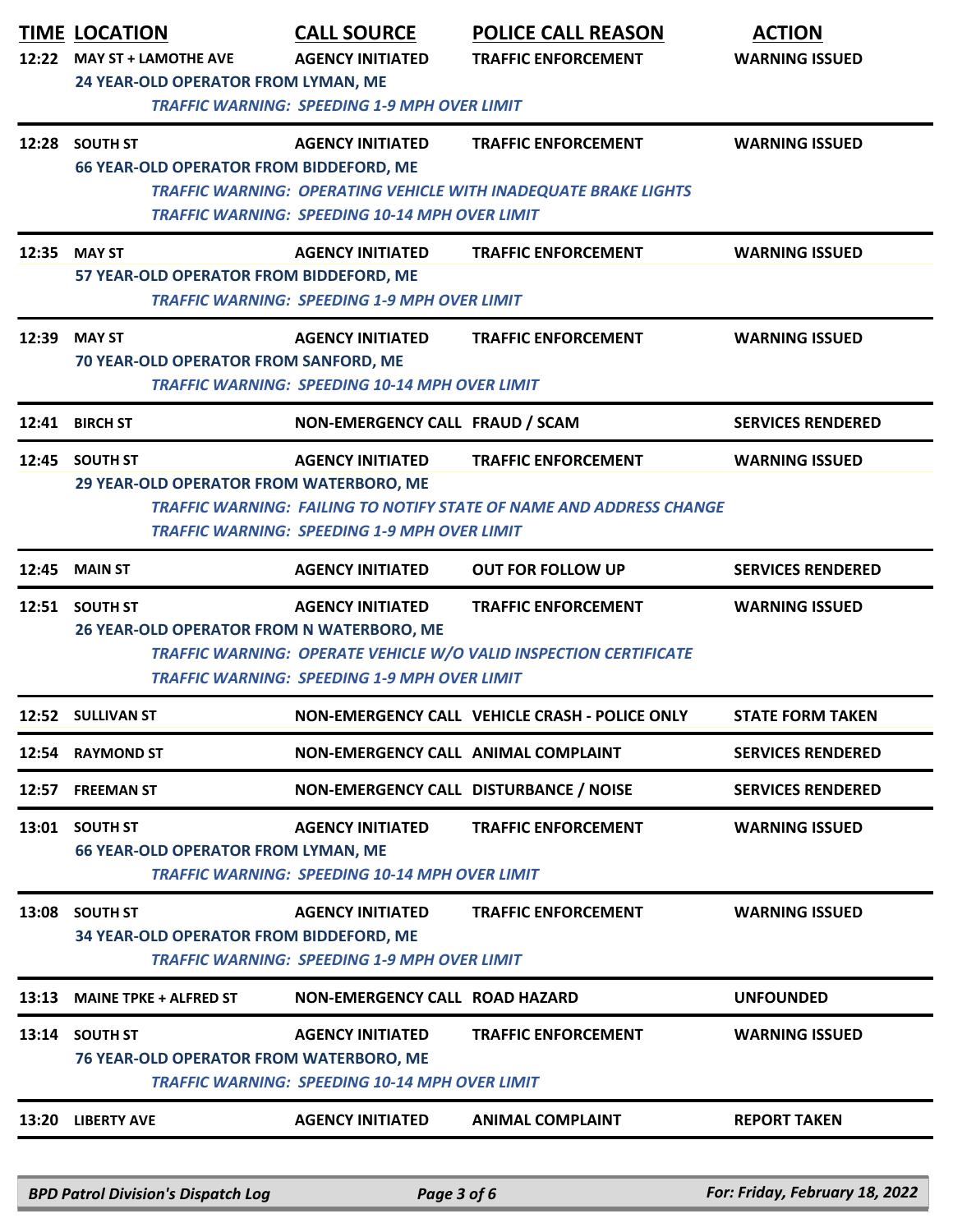| 13:23 | <b>TIME LOCATION</b><br><b>SOUTH ST + WESTMORE AVE</b><br><b>41 YEAR-OLD OPERATOR FROM ALTON, NH</b>                                                                                                                                                                                                                                              | <b>CALL SOURCE</b><br><b>AGENCY INITIATED</b><br><b>TRAFFIC CITATION: SPEEDING 10-14 MPH OVER LIMIT</b>                                       | <b>POLICE CALL REASON</b><br><b>TRAFFIC ENFORCEMENT</b>                                               | <b>ACTION</b><br><b>VSAC ISSUED</b> |  |
|-------|---------------------------------------------------------------------------------------------------------------------------------------------------------------------------------------------------------------------------------------------------------------------------------------------------------------------------------------------------|-----------------------------------------------------------------------------------------------------------------------------------------------|-------------------------------------------------------------------------------------------------------|-------------------------------------|--|
| 13:28 | <b>LINCOLN ST</b>                                                                                                                                                                                                                                                                                                                                 | <b>E-911 CALL</b>                                                                                                                             | 911 MISUSE                                                                                            | <b>SERVICES RENDERED</b>            |  |
|       | 13:35 SOUTH ST + PAQUIN AVE<br><b>41 YEAR-OLD OPERATOR FROM BIDDEFORD, ME</b>                                                                                                                                                                                                                                                                     | <b>AGENCY INITIATED</b><br><b>TRAFFIC WARNING: FAILING TO OBTAIN DRIVERS LICENSE</b><br><b>TRAFFIC WARNING: SPEEDING 10-14 MPH OVER LIMIT</b> | <b>TRAFFIC ENFORCEMENT</b><br>TRAFFIC WARNING: NEW RESIDENT FAILING TO REGISTER VEHICLE <30 >150 days | <b>WARNING ISSUED</b>               |  |
|       | 13:42 ALFRED ST                                                                                                                                                                                                                                                                                                                                   | <b>WALK-IN AT STATION</b>                                                                                                                     | <b>ALL OTHER</b>                                                                                      | <b>SERVICES RENDERED</b>            |  |
| 13:43 | <b>SOUTH ST</b><br>33 YEAR-OLD OPERATOR FROM WESTBROOK, ME                                                                                                                                                                                                                                                                                        | <b>AGENCY INITIATED</b><br><b>TRAFFIC WARNING: SPEEDING 1-9 MPH OVER LIMIT</b>                                                                | <b>TRAFFIC ENFORCEMENT</b>                                                                            | <b>WARNING ISSUED</b>               |  |
|       | 13:50 MT PLEASANT ST<br><b>AGENCY INITIATED</b><br><b>TRAFFIC ENFORCEMENT</b><br><b>WARNING ISSUED</b><br>53 YEAR-OLD OPERATOR FROM BIDDEFORD, ME<br><b>TRAFFIC WARNING: FAILING TO HAVE MOTOR VEHICLE LICENSE IN POSSESION</b><br><b>TRAFFIC WARNING: FAILING TO YIELD RIGHT OF WAY</b><br><b>TRAFFIC WARNING: SPEEDING 10-14 MPH OVER LIMIT</b> |                                                                                                                                               |                                                                                                       |                                     |  |
| 13:57 | <b>MAIN ST</b>                                                                                                                                                                                                                                                                                                                                    | <b>AGENCY INITIATED</b>                                                                                                                       | <b>OUT FOR FOLLOW UP</b>                                                                              | <b>SERVICES RENDERED</b>            |  |
| 13:59 | <b>HARDING ST</b>                                                                                                                                                                                                                                                                                                                                 | <b>E-911 CALL</b>                                                                                                                             | <b>DISTURBANCE / NOISE</b>                                                                            | <b>TRANSPORT TO HOSPITAL</b>        |  |
|       | 14:00 SOUTH ST + PAQUIN AVE<br>58 YEAR-OLD OPERATOR FROM BIDDEFORD, ME                                                                                                                                                                                                                                                                            | <b>AGENCY INITIATED</b><br><b>TRAFFIC WARNING: SPEEDING 10-14 MPH OVER LIMIT</b>                                                              | <b>TRAFFIC ENFORCEMENT</b>                                                                            | <b>WARNING ISSUED</b>               |  |
| 14:07 | <b>SOUTH ST + PAQUIN AVE</b><br>52 YEAR-OLD OPERATOR FROM HOLLIS CENTER, ME                                                                                                                                                                                                                                                                       | <b>AGENCY INITIATED</b><br><b>TRAFFIC WARNING: SPEEDING 10-14 MPH OVER LIMIT</b>                                                              | <b>TRAFFIC ENFORCEMENT</b>                                                                            | <b>WARNING ISSUED</b>               |  |
| 14:08 | <b>BOULDER WAY</b>                                                                                                                                                                                                                                                                                                                                | <b>E-911 CALL</b>                                                                                                                             | <b>CHECK WELFARE</b>                                                                                  | <b>SERVICES RENDERED</b>            |  |
| 14:28 | <b>HILL ST + PARKER RIDGE RD</b><br><b>43 YEAR-OLD OPERATOR FROM BIDDEFORD, ME</b>                                                                                                                                                                                                                                                                | <b>AGENCY INITIATED</b>                                                                                                                       | <b>TRAFFIC ENFORCEMENT</b><br><b>TRAFFIC WARNING: SPEEDING 15-19 MPH OVER LIMIT IN SCHOOL ZONE</b>    | <b>WARNING ISSUED</b>               |  |
| 14:36 | <b>HILL ST</b><br><b>46 YEAR-OLD OPERATOR FROM BIDDEFORD, ME</b>                                                                                                                                                                                                                                                                                  | <b>AGENCY INITIATED</b><br><b>TRAFFIC WARNING: SPEEDING 10-14 MPH OVER LIMIT</b>                                                              | <b>TRAFFIC ENFORCEMENT</b>                                                                            | <b>WARNING ISSUED</b>               |  |
| 15:03 | <b>BOULDER WAY</b>                                                                                                                                                                                                                                                                                                                                | <b>E-911 CALL</b>                                                                                                                             | <b>CHECK WELFARE</b>                                                                                  | <b>TRANSPORT TO HOSPITAL</b>        |  |
| 15:26 | <b>CLEAVES ST</b>                                                                                                                                                                                                                                                                                                                                 | <b>E-911 CALL</b>                                                                                                                             | <b>CHECK WELFARE</b>                                                                                  | <b>SERVICES RENDERED</b>            |  |
| 15:40 | <b>FORTUNES ROCKS RD</b>                                                                                                                                                                                                                                                                                                                          | <b>AGENCY INITIATED</b>                                                                                                                       | <b>COMMUNITY ENGAGEMENT</b>                                                                           | <b>NO VIOLATION</b>                 |  |
|       | 15:56 SOUTH ST                                                                                                                                                                                                                                                                                                                                    | <b>E-911 CALL</b>                                                                                                                             | <b>ASSIST: MEDICAL W/ ENGINE</b>                                                                      | <b>TRANSPORT TO HOSPITAL</b>        |  |

*BPD Patrol Division's Dispatch Log Page 4 of 6 For: Friday, February 18, 2022*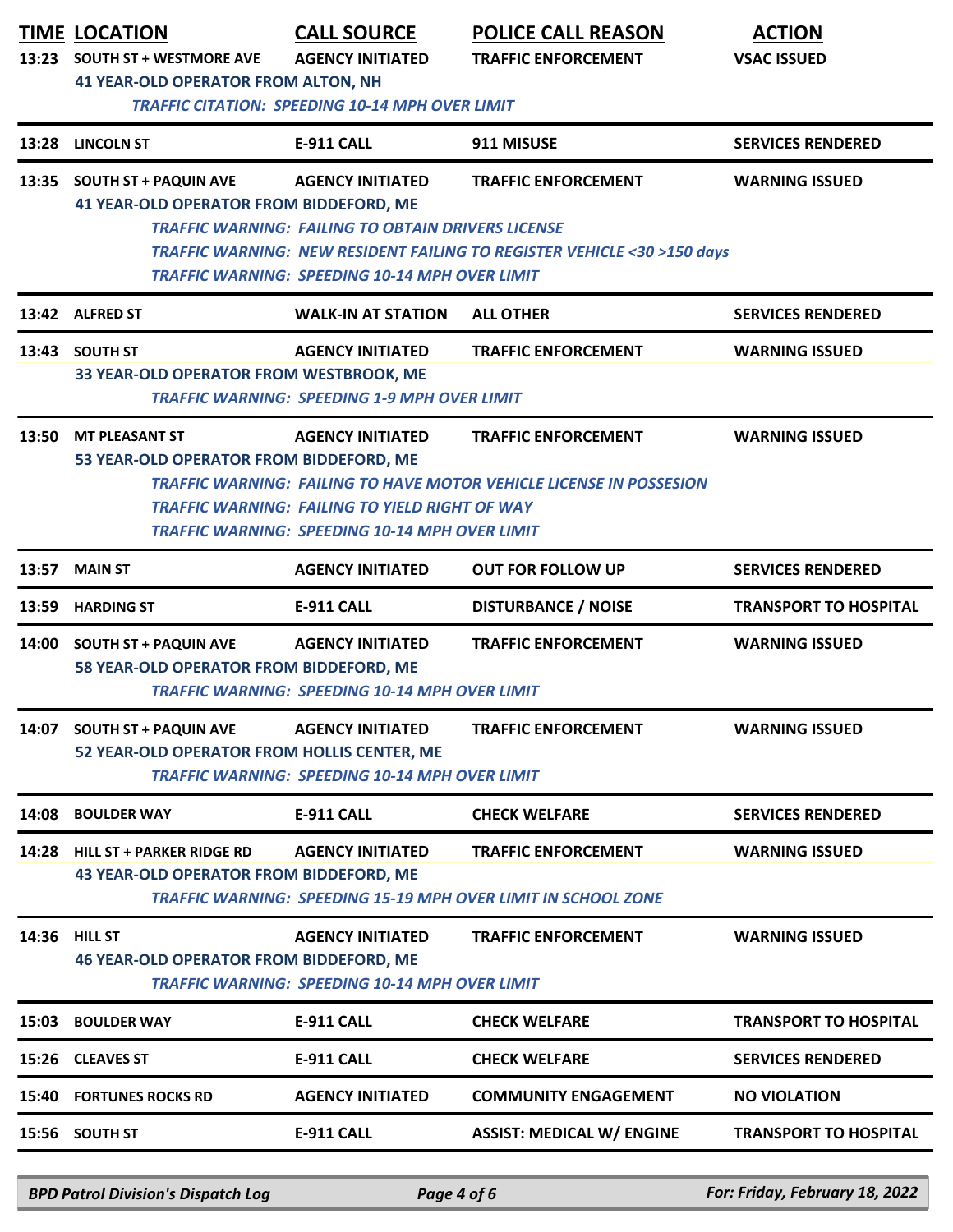|       | <b>TIME LOCATION</b><br>16:20 SOUTH ST                                          | <b>CALL SOURCE</b><br><b>WALK-IN AT STATION</b>                                | <b>POLICE CALL REASON</b><br><b>CRIMINAL MISCHIEF</b>                                                                                                                            | <b>ACTION</b><br><b>REPORT TAKEN</b> |
|-------|---------------------------------------------------------------------------------|--------------------------------------------------------------------------------|----------------------------------------------------------------------------------------------------------------------------------------------------------------------------------|--------------------------------------|
|       | 16:20 SOUTH ST                                                                  | <b>NON-EMERGENCY CALL SUSPICION</b>                                            |                                                                                                                                                                                  | <b>UNFOUNDED</b>                     |
|       | 17:08 ALFRED ST                                                                 | <b>NON-EMERGENCY CALL SUSPICION</b>                                            |                                                                                                                                                                                  | <b>UNFOUNDED</b>                     |
|       | 17:15 WENTWORTH ST                                                              |                                                                                | <b>NON-EMERGENCY CALL MENTAL ILLNESS CASES</b>                                                                                                                                   | <b>SERVICES RENDERED</b>             |
|       | 17:17 ROBIN CIR                                                                 | <b>E-911 CALL</b>                                                              | <b>MENTAL ILLNESS CASES</b>                                                                                                                                                      | <b>REPORT TAKEN</b>                  |
| 17:19 | <b>RAYMOND ST</b>                                                               | <b>NON-EMERGENCY CALL SUSPICION</b>                                            |                                                                                                                                                                                  | <b>SERVICES RENDERED</b>             |
| 17:27 | <b>MEDICAL CENTER DR</b>                                                        | <b>NON-EMERGENCY CALL ALARM - POLICE</b>                                       |                                                                                                                                                                                  | <b>BUILDING CHECK/SECURE</b>         |
|       | 17:50 HARDING ST                                                                | <b>E-911 CALL</b>                                                              | <b>DISTURBANCE / NOISE</b>                                                                                                                                                       | <b>SERVICES RENDERED</b>             |
| 18:19 | <b>MAY ST + ALFRED ST</b>                                                       | <b>NON-EMERGENCY CALL BOLO</b>                                                 |                                                                                                                                                                                  | <b>NEGATIVE CONTACT</b>              |
|       | 18:55 ALFRED ST                                                                 | NON-EMERGENCY CALL DISTURBANCE / NOISE                                         |                                                                                                                                                                                  | <b>SERVICES RENDERED</b>             |
|       | 19:05 ELM ST<br>47 YEAR-OLD OPERATOR FROM BIDDEFORD, ME                         | <b>AGENCY INITIATED</b>                                                        | <b>TRAFFIC ENFORCEMENT</b><br><b>TRAFFIC WARNING: OPERATE VEHICLE W/O VALID INSPECTION CERTIFICATE</b><br><b>TRAFFIC WARNING: OPERATING VEHICLE WITH INADEQUATE BRAKE LIGHTS</b> | <b>WARNING ISSUED</b>                |
|       | <b>19:10 HILL ST</b><br><b>CHARGE: DOMESTIC VIOLENCE ASSAULT</b>                | E-911 CALL                                                                     | <b>DOMESTIC COMPLAINTS</b><br>DEFENDANT: ZACHARY A MCLAIN  AGE: 20  RESIDENT OF: BIDDEFORD, ME                                                                                   | <b>ARREST(S) MADE</b>                |
|       | 20:06 WENTWORTH ST                                                              |                                                                                | NON-EMERGENCY CALL CRIM THREAT / TERRORIZING                                                                                                                                     | <b>REPORT TAKEN</b>                  |
|       | 20:08 WENTWORTH ST                                                              |                                                                                | NON-EMERGENCY CALL MENTAL ILLNESS CASES                                                                                                                                          | <b>SERVICES RENDERED</b>             |
|       | 20:31 ELM ST<br>21 YEAR-OLD OPERATOR FROM JACKMAN, ME                           | <b>AGENCY INITIATED</b>                                                        | <b>TRAFFIC ENFORCEMENT</b><br><b>TRAFFIC WARNING: FAILING TO NOTIFY STATE OF NAME AND ADDRESS CHANGE</b><br><b>TRAFFIC WARNING: OPERATING WITHOUT HEADLIGHTS AFTER DARK</b>      | <b>WARNING ISSUED</b>                |
|       | 21:24 ALFRED ST + WASHINGTON ST<br><b>16 YEAR-OLD OPERATOR FROM ARUNDEL, ME</b> | <b>AGENCY INITIATED</b>                                                        | <b>TRAFFIC ENFORCEMENT</b><br><b>TRAFFIC WARNING: OPERATING WITHOUT HEADLIGHTS AFTER DARK</b>                                                                                    | <b>WARNING ISSUED</b>                |
|       | 21:41 MAIN ST + FOSS ST<br><b>46 YEAR-OLD OPERATOR FROM PORTLAND, ME</b>        | <b>AGENCY INITIATED</b><br><b>TRAFFIC WARNING: FAILURE TO REGISTER VEHICLE</b> | <b>TRAFFIC ENFORCEMENT</b>                                                                                                                                                       | <b>WARNING ISSUED</b>                |
|       | 21:50 HEALTHCARE DR                                                             | <b>NON-EMERGENCY CALL ALARM - POLICE</b>                                       |                                                                                                                                                                                  | <b>BUILDING CHECK/SECURE</b>         |
|       | 22:23 ALFRED ST + MAINE TPKE                                                    | <b>NON-EMERGENCY CALL BOLO</b>                                                 |                                                                                                                                                                                  | <b>NEGATIVE CONTACT</b>              |
|       | 22:40 GREEN ST                                                                  | E-911 CALL                                                                     | <b>DISTURBANCE / NOISE</b>                                                                                                                                                       | <b>NO VIOLATION</b>                  |